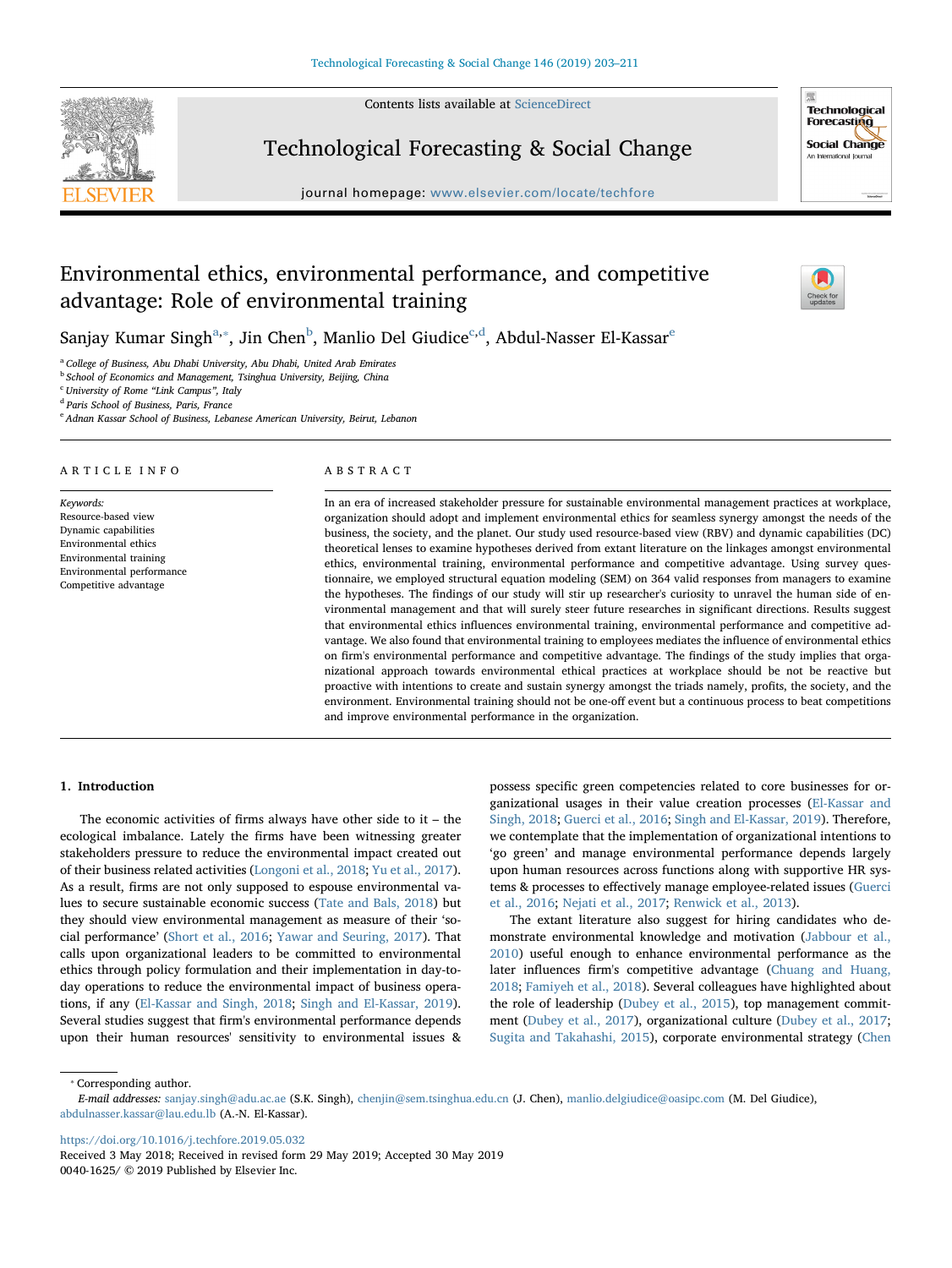[et al., 2015\)](#page-7-6), and employee's environmental involvement ([Chen et al.,](#page-7-6) [2015\)](#page-7-6) on the firm environmental performance. However, we argue that firms should keep their employees updated about emerging environmental niceties through concerted environmental training to develop their green skills, knowledge and attitude for augmenting environmental performance and competitive advantage. The environmental training to employees influences their in-role green behavior [\(Dumont](#page-7-7) [et al., 2017](#page-7-7)) and explain the linkage between firm's environmental management and performance ([Guerci et al., 2016](#page-7-1); [O'Donohue and](#page-8-10) [Torugsa, 2016\)](#page-8-10). Having said that, the extant literature has given scant attention to the role of employee's environmental training vis-à-vis environmental performance, though some recent studies have made attempt to fill in the void ([El-Kassar and Singh, 2018;](#page-7-0) [Singh and El-](#page-8-5)[Kassar, 2019](#page-8-5)) but it requires more research work to strengthen the nascent knowledge domain of employee's environmental training vis-àvis firm environmental performance and management.

Employee's environmental training has root in an environmental sustainability philosophy within that aims to develop employee's abilities, motivation, commitment and involvement towards firms' environmental goals ([O'Donohue and Torugsa, 2016](#page-8-10)). We contend that environmental training affects employee's in-role and extra-role workplace green behavior ([Dumont et al., 2017\)](#page-7-7) necessary for helping firms to enhance their environmental performance and competitive advantage. Drawing upon literature in other knowledge domain, we posit that training & development (T&D) is an important HR tool to enhance employee's competence and commitment and that, in turn to, influences firm innovative performance ([Sung and Choi, 2018\)](#page-8-11). To fill the void in the employee's environmental training and environmental management & performance literature, our study proposes a cohesive research framework with empirical evidence that ascertains that environmental training mediates the influence of environmental ethics on environmental performance and competitive advantage.

Our study makes three key contributions to advance environmental sustainability philosophy and arrest environmental impact of business operations, if any. Firstly, our study contributes to advance nascent knowledge on the role of employee's environmental training vis-à-vis environmental performance and competitive advantage. Secondly, we contribute to fill the void on the critical role of employee's environmental training in facilitating firm's environmental ethics to influence its environmental performance and competitive advantage. Last, but not the least, our study advances the aim of Technological Forecasting and Social Change journal to provide policy makers and practitioners with forecasting tool on how to leverage corporate environmental ethics to augment environmental performance and competitive advantage for securing sustainable economic success.

We have arranged our paper as follows. [Section 2](#page-1-0) presents theory and hypotheses formulation to be examined empirically followed by [Section 3](#page-3-0) on the methods used in this study. We present results of the study in [Section 4](#page-5-0) and [Section](#page-5-1) 5 details discussion & conclusion of the study.

## <span id="page-1-0"></span>2. Theory and hypotheses

## 2.1. The resource-based & dynamic capabilities view

The RBV effectively puts "human resource" on the strategy radar screen [\(Snell et al., 2001b\)](#page-8-12), as a firm's competitive advantage emanates from aligning human resources skills, motives, and attitudes with organization's systems, processes, and practices ([Teece, 2014](#page-8-13)). We posit that RBV influenced in establishing a macro perspective in the domain of human resource management (HRM) researches [\(Snell et al., 2001a,](#page-8-14) [2001b\)](#page-8-14); and in a way, the macro view provides complementary depth to a traditionally micro discipline as enunciated in psychology. The evident and robustly established macro perspective in HRM research is considered a major influence of RBV ([Snell et al., 2001a, 2001b\)](#page-8-14). RBV has played a key role in legitimating the relevance of human resources

and their management vis-à-vis researches in the field of strategic management of all key organizational resources, including the human resources, for firm performance and competitive advantage [\(Wright](#page-8-15) [et al., 2001\)](#page-8-15). Furthermore, RBV suggests that competitive advantage emanates from aligning motives, skills and attitudes of employees with organization's systems, processes, and practices to develop dynamic capabilities at firm level [\(Teece, 2007\)](#page-8-16). Therefore, we argue that the people aspect of organization has been at the core of the RBV of the firm towards its continuous journey for competitive advantage in a given market.

At the same time, we posit that the dynamic capabilities (DC) in combination with the RBV provides bigger and better theoretical lens to examine how firm should use dynamic managerial skills, attitudes, and competencies to enhance their performance and competitive advantage. The extant literature suggest for rising interest amongst colleagues to use dynamic capabilities perspective towards management and development of human resources in the organizations [\(Helfat and](#page-8-17) [Peteraf, 2015](#page-8-17); [Teece, 2014\)](#page-8-13). Drawing upon the DC, we posit that to convert corporate environmental ethics into practice, firms always need key dynamic capabilities of sensing, seizing, and transforming to develop and hone employee's cognitive and affective capacities for augmenting both the environmental performance and the competitive advantage (e.g., [Teece, 2007, 2014](#page-8-16)). We argue that the DC is the sum total ability of a firm to effectively integrate, build and reconfigure their competences (i.e., environmental ethics and employee's environmental skills, knowledge and attitudes) [\(Teece, 2007, 2014\)](#page-8-16), especially when key stakeholders pushes firms to 'go green' in its processes, products and services that they offer to their customers. Therefore, the firms should sense and seize opportunities as well as challenges and transform their employees with skills and competencies through concerted environmental training to help firms effectively execute environmental ethical policy into practices (e.g., [Eisenhardt and Martin, 2000\)](#page-7-8) due to pressures from the key stakeholders. We posit environmental skills as dynamic managerial capabilities that helps people at workplace to integrate and reconfigure firm resources and competencies ([Adner and](#page-7-9) [Helfat, 2003](#page-7-9)) necessary to reduce negative effect of their business actions, if any, on built and physical environment.

We posit that organization with environmental management goals uses the dynamic human capabilities namely, green skills, knowledge, and attitudes for not only attaining environmental performance but also to enhance their green core competence through constant rearrangement and adaptation vis-à-vis increasing demands from environmentally aware stakeholders (e.g., [Jabbour et al., 2019](#page-8-18); [Wang](#page-8-19) [et al., 2012\)](#page-8-19). As a result, we contemplate that environmental training enhances employees' capabilities for sensing and seizing available opportunities to minimize negative impact of business operations on natural and built environment, if any, and act as a source of path dependence to environmental performance and competitive advantage. Therefore, drawing upon the RBV and the DC perspectives, we argue that environmental training enhances employees' dynamic capabilities namely, green skills, attitudes and knowledge to be leveraged by firms while sensing and seizing opportunities to enhance their competitive advantage and environmental performance (e.g., [Schilke, 2014](#page-8-20); [Vogel](#page-8-21) [and Güttel, 2013\)](#page-8-21).

## 2.2. Environmental ethics and competitive advantage

The ethical beliefs, values, and norms for environmental concerns symbolizes corporate environmental ethics ([Ahmed et al., 1998](#page-7-10)) that may result in to long-term economic gains for firms. Firm's environmental ethics indicates about their intentions and purpose to proactive environmental management ([Weaver et al., 1999\)](#page-8-22) and is one of the fundamental components of organizational culture [\(Peng and Lin,](#page-8-23) [2008\)](#page-8-23) that is associated with environmental performance and competitive advantage. The firm's environmental ethical policy helps formalize values and expectations for ethical behaviors and that has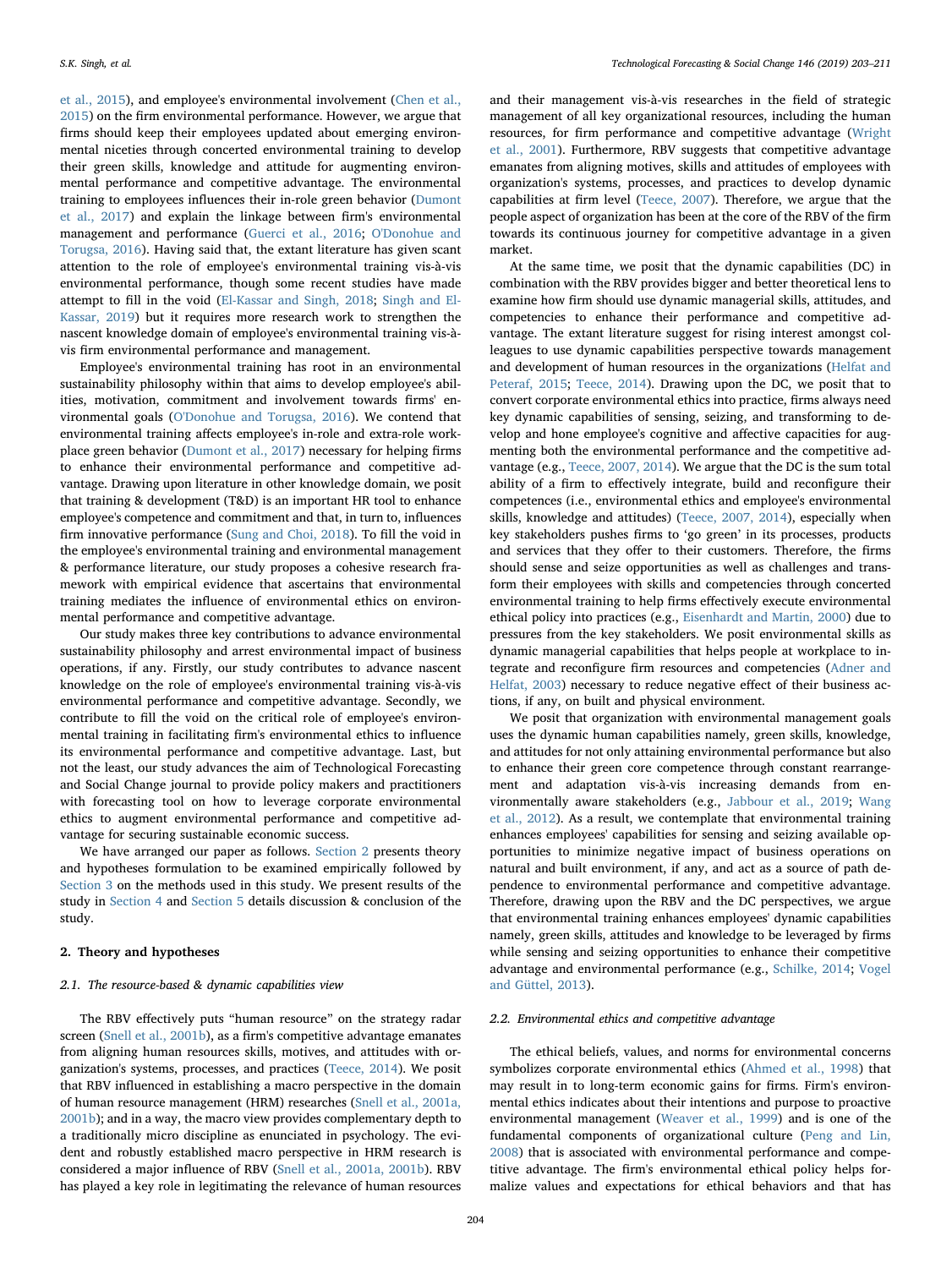influence over their environmental performance and competitive advantage [\(Chang, 2011](#page-7-11)). We argue that firm environmental ethics positively affect competitive advantage as they help not only to meet environmental regulations [\(Chang, 2011](#page-7-11)). Organizations that practices high standards of environmental ethics avoid troubles, if any, that come with environmental protection protests and at the same time improve their corporate image [\(Chen et al., 2006\)](#page-7-12).

Using RBV and DC view of the firm, we base our argument in a manner that competitive advantage emanates when firms align employees' motives, skills and attitudes with systems, processes, and practices to develop dynamic capabilities at firm level ([Teece, 2007](#page-8-16)). Therefore, we posit that environmental ethics is an intangible asset that the firms can leverage to enhance their competitive advantage [\(Chang,](#page-7-11) [2011;](#page-7-11) [Chen, 2008\)](#page-7-13). The environmental management requires changes in routines and operations [\(Aragón-Correa et al., 2008](#page-7-14)) and is obviously an organizational competency [\(Christmann, 2000](#page-7-15)), and that result in reducing environmental impacts, if any, and concurrently maintain or increase organization's competitiveness [\(Tate and Bals, 2018](#page-8-2)). Therefore, we predict that:

<span id="page-2-0"></span>Hypothesis 1 (H1). Environmental ethics influences competitive advantage.

## 2.3. Environmental ethics and environmental performance

Environmental ethics is an important internal resource that allow firm to employ a value-creating strategy ([Barney, 1991](#page-7-16)) for enhancing environmental performance. Environmental performance refers to the organization's behavior vis-à-vis natural environment in terms of how it goes about to consume available resources with strong commitment to have strict check on pollution emissions, if any [\(Wagner et al., 2002](#page-8-24)). Drawing upon the RBV, we argue that firms have natural tendency to arrange for value-creating strategies to create synergy amongst their internal resources including environmental ethics to enhance their environmental performance along with outperforming their competitors in the markets (e.g., [Ployhart, 2012\)](#page-8-25). Furthermore, we contend that corporate environmental ethics of firms influences proactive environmental actions on their part and that to impact environmental performance ([Chang, 2011](#page-7-11); [Chen et al., 2006;](#page-7-12) [Porter and van der Linde,](#page-8-26) [1995\)](#page-8-26).

Environmental performance encompasses insertion of biodegradable ingredients in products, reduction pollution and waste at source, reduction of environmentally harmful materials, enhancements in energy efficiency, and more ([Zhu et al., 2010\)](#page-8-27). Environmental performance not only affects organization's social acceptability, but also a basis of competitive advantage ([Kassinis and Vafeas, 2006](#page-8-28)). That calls upon organizations to make environmental management "a ubiquitous philosophy of organization wherein all people are engaged in greening the firm" ([Sarkis et al., 2010,](#page-8-29) p. 163). Furthermore, several past studies suggest for integration of environmental values into firms' environmental strategies, strategic planning processes, and organizational culture to foster environmental performance [\(Alt et al., 2015;](#page-7-17) [Anton](#page-7-18) [et al., 2004;](#page-7-18) [Chan, 2005](#page-7-19); [Jabbour, 2015](#page-8-30)). Using the RBV, we posit that corporate environmental ethics being a valued and rare resources that act on firm [\(Teece, 2007;](#page-8-16) [Wright et al., 2001\)](#page-8-15) to inbuilt environmental philosophy as a way of life in managing people, processes and products in a manner that enhances their environmental performance. Therefore, we propose that:

<span id="page-2-1"></span>Hypothesis 2 (H2). Environmental ethics influences environmental performance.

#### 2.4. Environmental ethics and environmental training

Extant literature suggest that stakeholders pressures push firms to have in place environmental ethical policies and practices [\(Lee et al.,](#page-8-31)

[2018\)](#page-8-31) and make employees to practice it not at superficial level but to make it part of regular their job behaviors ([Abdelzaher and Abdelzaher,](#page-7-20) [2017\)](#page-7-20) as environmental ethics promotes green innovations in the organization ([Chang, 2011](#page-7-11); [El-Kassar and Singh, 2018\)](#page-7-0). In this context, the role of environmental training become critical to develop green skills, knowledge and attitudes of employees vis-à-vis firm's environmental performance [\(El-Kassar and Singh, 2018](#page-7-0); [Ji et al., 2012](#page-8-32); [Renwick et al., 2013\)](#page-8-7). Several studies indicate that environmental training enhances employees' green competencies necessary for the implementing environmental management system ([Delmas and](#page-7-21) [Pekovic, 2013\)](#page-7-21) to achieve environmental performance goals of the organization [\(Daily et al., 2012](#page-7-22); [El-Kassar and Singh, 2018](#page-7-0)). We posit that corporate environmental ethics act upon firm's human resource management practices to provide environmental training to employees to develop and sharpen their environmental attitudes and knowledge to help attain firms environmental performance [\(Longoni et al., 2018](#page-8-0); [Renwick et al., 2013](#page-8-7)). Using RBV and DC, we contend that environmental training make employees aware of firms' environmental ethics and goals ([Longoni et al., 2018;](#page-8-0) Singh [and El-Kassar, 2019](#page-8-5)) that help organization to reduce negative effect of business operations, if any, on the physical environment [\(El-Kassar and Singh, 2018;](#page-7-0) [Graves et al.,](#page-7-23) [2013\)](#page-7-23) and enhance their environmental performance ([Singh and El-](#page-8-5)[Kassar, 2019](#page-8-5); [Thu et al., 2019\)](#page-8-33). Therefore, corporate environmental ethical policy drives environmental training to employees; and as a result, we predict that:

<span id="page-2-2"></span>Hypothesis 3 (H3). Environmental ethics influences environmental training.

# 2.5. Environmental training, environmental performance and competitive advantage

The environmental training to employees have become buzz word and grown in relevance [\(Longoni et al., 2018;](#page-8-0) [Singh and El-Kassar,](#page-8-5) [2019\)](#page-8-5) as it enhances firm's environmental performance and competitiveness but still in its infancy and that calls for further researches. In the era of increasing pressure from varied stakeholders, the firms needs to manage external pressures with dynamic internal capabilities and the environmental training to employees become an important tool to handle such pressure and that in turn influences organization's environmental performance and competitive advantage in the markets (e.g., [Jabbour, 2015;](#page-8-30) [Longoni et al., 2018;](#page-8-0) [Sarkis et al., 2010](#page-8-29)). The management and development of the employees have been an important element of firm's environmental management agenda [\(Cassells](#page-7-24) [and Lewis, 2017](#page-7-24); [Daily et al., 2012](#page-7-22); [Jabbour, 2015;](#page-8-30) [Sarkis et al., 2010](#page-8-29)).

Extant literature suggest that employees' environmental behavior drives and improves firm's environmental orientation, competitiveness and performance ([Boiral et al., 2015](#page-7-25); [Kim et al., 2019](#page-8-34); [Young et al.,](#page-8-35) [2015\)](#page-8-35). Several studies argued that employee's environmental values, motives and behavior in terms of learning and applying ideas to develop green products and process, materials recycling and reuses, etc. ([Graves and Sarkis, 2018\)](#page-7-26) are essential ingredients that enhances environmental performance and competitiveness of the organization [\(Kim](#page-8-34) [et al., 2019](#page-8-34)). Furthermore, we argue that organizations provide incentives and rewards to the employees in order to encourage the environmental friendly activities and environmental behavior [\(Renwick](#page-8-7) [et al., 2013](#page-8-7)) namely, pollution prevention, eco innovation, and internalization of environmental management practices ([Boiral et al., 2015](#page-7-25)). [Boiral et al. \(2015\)](#page-7-25) also argued for personal involvement of top management in environmental training program to send out positive signal to employees about organization's commitment and support for improving environmental performance and competitive advantage vis-àvis rivals in the markets. Using the DC perspective, we predict that firm's intentions to invest their time and resources to immerse employees across numerous environmental training programs for developing dynamic skills, attitudes, and competencies [\(Helfat and Peteraf,](#page-8-17)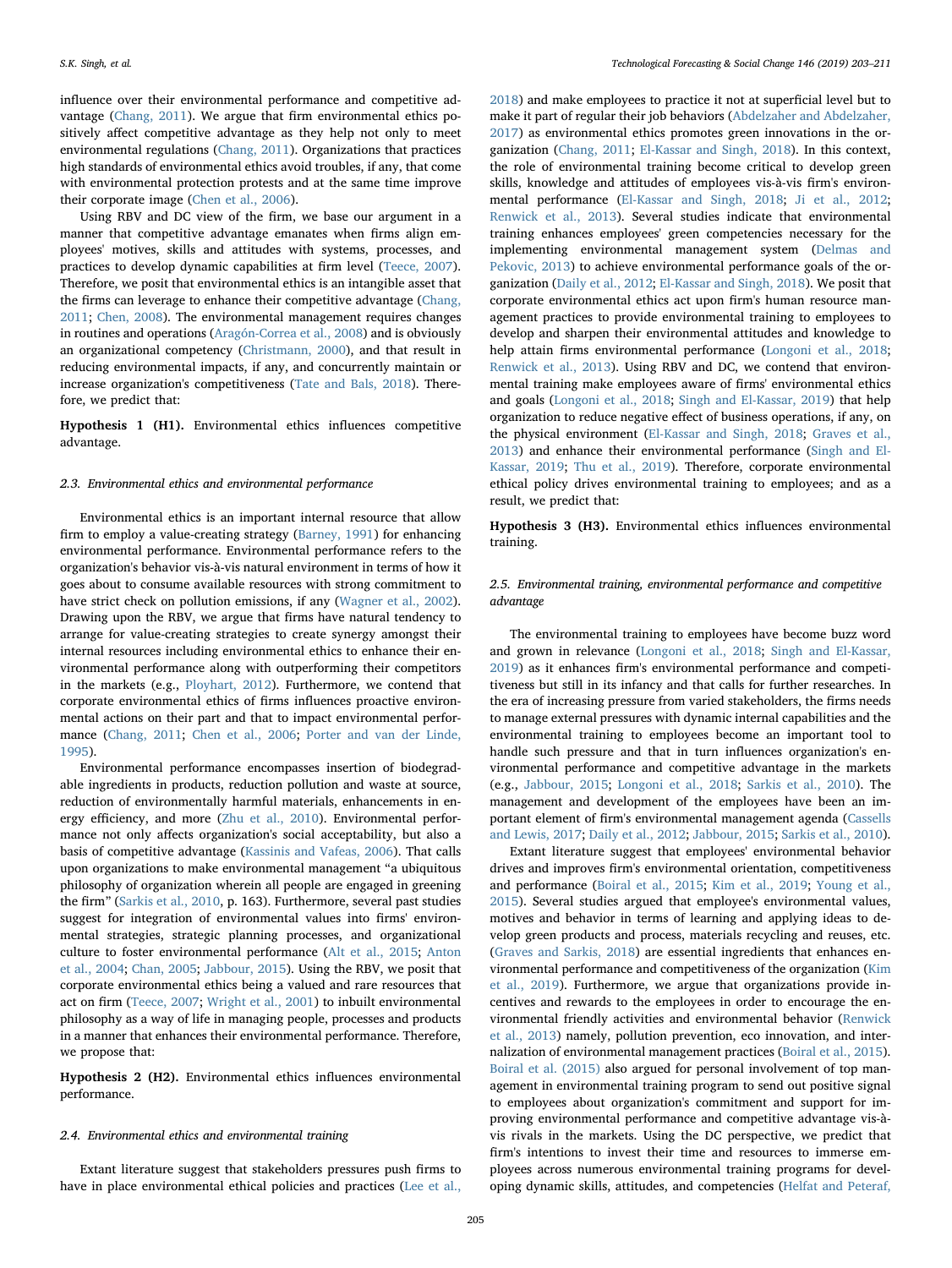[2015;](#page-8-17) [Teece, 2014](#page-8-13)) will improve their environmental performance and competitive advantage. As a result, we propose that:

<span id="page-3-2"></span>Hypothesis 4 (H4). Environmental training positively influences firm environmental performance.

<span id="page-3-3"></span>Hypothesis 5 (H5). Environmental training positively influences firm competitive advantage.

#### 2.6. The mediating role of employee environmental training

The idea of 'Go Green' is yet to become in-built into HR systems in organizations, but several colleagues noted that HR architecture in organizations slowly and steadily started turning to 'green' ([Boiral](#page-7-25) [et al., 2015;](#page-7-25)[Jabbour, 2015](#page-8-30); [Kim et al., 2019](#page-8-34)). The extant literature on benefits of environmental training is relatively young and scarce which needs attention amongst researchers [\(Longoni et al., 2018;](#page-8-0) [Sonenshein](#page-8-36) [et al., 2014](#page-8-36)) as employee's environmental training helps organization towards successfully conservation and recycling of scarce resources and that drives competitive advantage and environmental performance ([Boiral et al., 2015;](#page-7-25) [Jabbour, 2015\)](#page-8-30). Therefore, we contend that environmental training drives display green behavior in the workplace ([Delmas and Pekovic, 2013](#page-7-21)) and that in turn influences firms' improved environmental performance and competitive advantage ([Jabbour,](#page-8-30) [2015;](#page-8-30) [Kim et al., 2019](#page-8-34)).

Drawing upon the RBV and the DC, we posit that environmental training develops employees' cognitive and affective environmental capabilities which are valuable, rare, imperfectly imitable, and nonsubstitutable ([Snell et al., 2001a, 2001b;](#page-8-14) [Teece, 2007](#page-8-16)); and these skilled and competent employees may serve as the basis of organization's sustained environmental performance and competitive advantage ([Greening and Turban, 2000;](#page-7-27) [Teece, 2007, 2014\)](#page-8-16). Though environmental training has received scarce attention, it is time for organizations to make a conscious attempt to institutionalize environmental training to all the employees to help them fully understand organization's environmental ethical policies and need to conserve the environment [\(Kim et al., 2019](#page-8-34)) that to influence competitive advantage and environmental performance. Several colleagues argued that environmental training is necessary for achieving goals of environmental maturity model [\(Jabbour, 2015;](#page-8-30) [Wagner, 2013\)](#page-8-37), greening of organizations [\(Delmas and Pekovic, 2013](#page-7-21)), execution of environmental policies & practices ([Sarkis et al., 2010\)](#page-8-29), cleaner manufacturing processes & practices ([Gunasekaran and Ngai, 2012\)](#page-7-28); but paradoxically, it has received not enough attention [\(Jabbour, 2015;](#page-8-30) [Kim et al., 2019](#page-8-34); [Longoni](#page-8-0) [et al., 2018](#page-8-0)). Therefore, we predict that:

<span id="page-3-4"></span>Hypothesis 6 (H6). Environmental training mediates the relationship between environmental ethics and environmental performance.

<span id="page-3-5"></span><span id="page-3-1"></span>Hypothesis 7 (H7). Environmental training mediates the relationship between environmental ethics and competitive advantage.

The [Fig. 1](#page-3-1) illustrates the conceptual research framework, as:

#### <span id="page-3-0"></span>3. Methods

## 3.1. Sample details

We used survey questionnaire to collect perceptions of the middle level managers working across operations, productions, supply chain, environmental clearance, manufacturing and machine maintenance departments of sixteen private, semi-government, and government owned organizations in the United Arab Emirates (UAE). We note that the respondents in the study have had received annually 2–3 environmental awareness training on how to in-built environmental concerns in design systems, processes, and jobs as well as services and products that they sell in the markets. The government of the UAE is very particular about organizations to have clearly laid down policies on environmental ethics and their execution in organizational value creation processes.

To conduct this study, we obtained consent from the human resources (HR) departments the targeted organizations to carry out data collection. However, before the main survey, we conducted a pilot study to ensure that the measuring instruments were valid and reliable. We approached 42 middle level managers of the targeted populations of five organizations to test for the ambiguity, if any, in the framing of the items. Out of total 22 items included in the survey questionnaire, 19 items were found to be unambiguous whereas remaining 3 items were reframed, based on the inputs in the pilot study. In this study, 459 middle level managers participated in the main survey. Altogether, we received 372 filled-in questionnaires from the respondents but only 364 questionnaires were valid for the purpose of examining hypotheses of the study.

As per [Latan \(2018\)](#page-8-38) suggestion, we examined for sampling characteristics namely, the non-response bias and the common method bias. We performed the independent *t*-test between early respondents (i.e., those who responded in the first two weeks) and the late respondents (i.e., those who responded in the last two weeks) to ensure that the sample in the study represents the population from where they were drawn. The independent t-test results suggest that no significant difference exists between the early and the late respondents in terms of their responses to the items in the survey questionnaire. The results in [Table 1](#page-4-0) indicate significant values  $> 0.05$  for both early and late respondents on the variables tested in this study and attest to generalization of results of the study to the large population as they have same sampling weight ([Becker and Ismail, 2016\)](#page-7-29). Furthermore, we examined data for the common method bias using the Average Full Collinearity VIF [\(Kock, 2017](#page-8-39)) wherein AFVIF was found  $1.896 < 3.3$  that suggests that common-method bias does not affect the obtained results in this study. Furthermore, we checked for the minimum sample size using Cochran's sample size formula followed by Cochran's correction formula as mentioned in [Bartlett et al. \(2001\)](#page-7-30) that was found as 209



Fig. 1. Proposed research framework.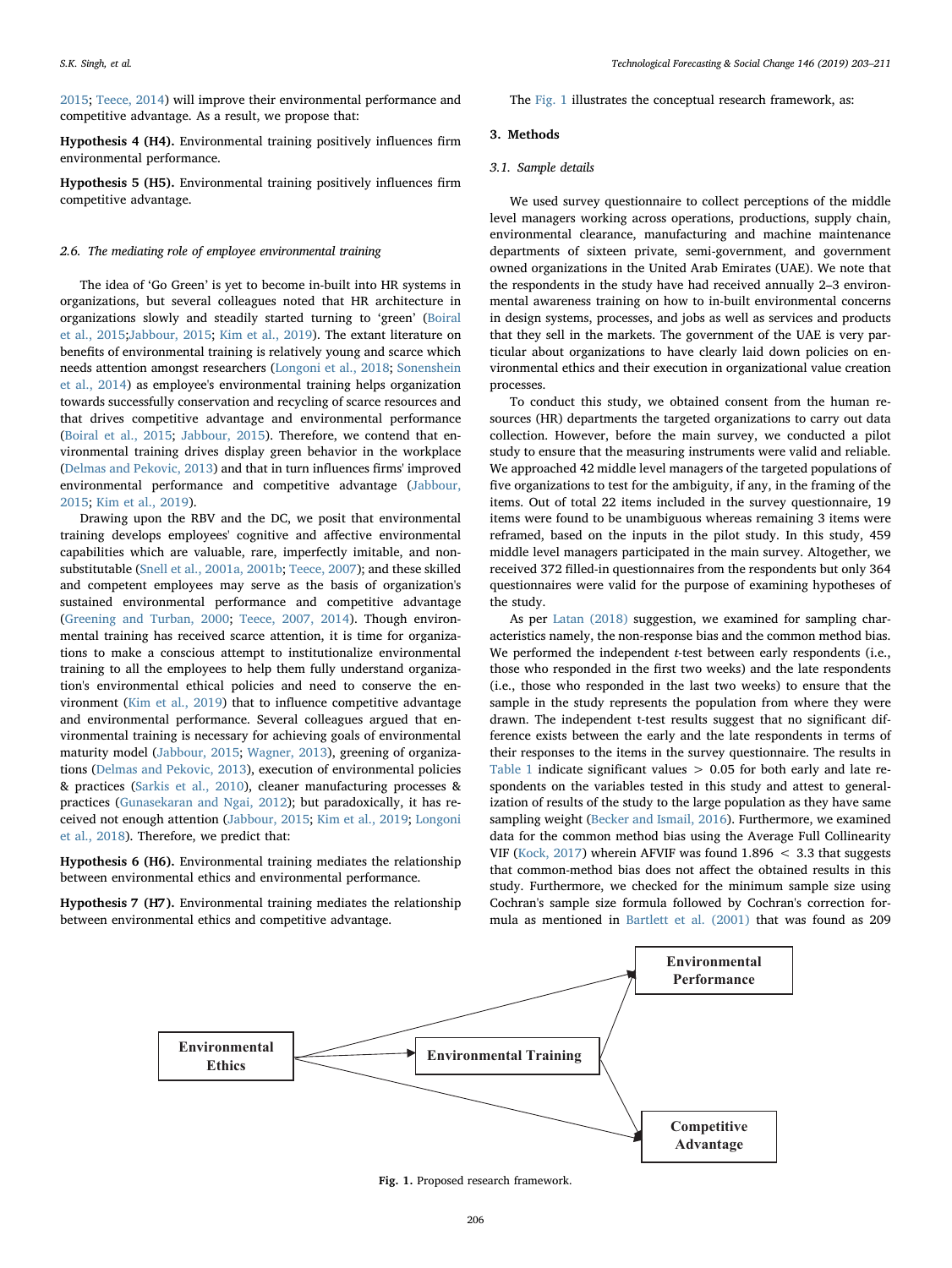#### <span id="page-4-0"></span>Table 1

Non-response bias test.

| Construct                                                                                                                              | Sig. Levene's test               | Sig. t-test for equality of<br>means |
|----------------------------------------------------------------------------------------------------------------------------------------|----------------------------------|--------------------------------------|
| Environmental ethics (EETH)<br>Environmental training (ETRG)<br>Environmental performance<br>(EPERF)<br>Competitive advantage (COMPAD) | 0.349<br>0.311<br>0.240<br>0.197 | 0.754<br>0.738<br>0.512<br>0.149     |

## <span id="page-4-1"></span>Table 2

Sample and organization details.

| Variables             | Sample $(n = 364)$ | Percentage (%) |
|-----------------------|--------------------|----------------|
| Gender (subordinate)  |                    |                |
| Male                  | 191                | 52.47          |
| Female                | 173                | 47.53          |
| Age                   |                    |                |
| $\leq$ 30 years       | 57                 | 15.66          |
| $31-35$ years         | 134                | 36.81          |
| 36-40 years           | 106                | 29.12          |
| 41 years and above    | 67                 | 18.41          |
| Industry              |                    |                |
| Healthcare            | 108                | 29.67          |
| Oil $&$ gas           | 96                 | 26.37          |
| Logistics             | 74                 | 20.33          |
| Telecommunication     | 86                 | 23.63          |
| Education             |                    |                |
| High school           | 24                 | 6.59           |
| Diploma               | 31                 | 8.52           |
| Bachelor degree       | 159                | 43.68          |
| Master degree         | 134                | 36.81          |
| Ph.D. degree          | 16                 | 4.40           |
| Organization type     |                    |                |
| Private               | 102                | 28.02          |
| Semi-government       | 78                 | 21.43          |
| Public                | 184                | 50.55          |
| Organization size     |                    |                |
| $\leq$ 1000 employees | 97                 | 26.65          |
| 1001-5000 employees   | 173                | 47.53          |
| $\geq$ 5001 employees | 94                 | 25.82          |
|                       |                    |                |

#### <span id="page-4-2"></span>Table 3

Convergent validity test.

(wherein, margin of error = 0.03; alpha value = 0.01). However, the sample size of our study is 364 that meets the minimum required sample size ([Bartlett et al., 2001](#page-7-30)). [Table 2](#page-4-1) presents summary of the sample details.

[Table 2](#page-4-1) shows that the respondents in this study consisted of 52.47% male and 47.53% female, with 52.47% of the sample were of 35 years of age and below. The respondents in the study were highly educated, as approximately 85% of them had bachelor to Ph.D. level of educational qualifications in the science & technology, business and social sciences disciplines. Furthermore, 29.67% of the sample worked in healthcare, 26.37% in oil & gas, 20.33% in logistics, and 23.63% in the telecommunication sector. The [Table 2](#page-4-1) also shows that 26.65% of the sample were working in organizations with up to 1000 employees, whereas 47.53% of the respondents were from organizations that had over 1000 and up to 5000 employees, and the remaining 25.82% of the respondents were working organizations with above 5001 employees at the time of data collection.

## 3.2. Measures

We collected responses from the respondents on seven-point rating scale (where  $1 =$  low and  $7 =$  high) for each of the items of environmental ethics, environmental training, environmental performance and competitive advantage scales.

## 3.2.1. Environmental ethics (EETH)

The EETH scale had four items adopted from [Henriques and](#page-8-40) [Sadorsky \(1999\)](#page-8-40) wherein sample item included was, 'My organization has clear and concrete environmental policies'. The Cronbach alpha and composite reliability of the scale were 0.849 and 0.881, respectively (see [Table 3](#page-4-2)). The goodness of fit indices of the EETH measurement scale  $(\chi^2/\text{df} = 0.002, p < 0.967; \text{ CFI} = 1.00; \text{ TLI} = 0.998;$  $SRMR = 0.001$ ;  $RMSEA = 0.000$ ) were in the acceptable range.

## 3.2.2. Environmental training (ETRG)

The ETRG scale had five items adopted from [Daily et al. \(2007\)](#page-7-31) and [Curkovic \(1998\)](#page-7-32). The sample item of ETRG scale was 'I get opportunities to use my environment training in the job'. The Cronbach alpha and composite reliability for the ETRG scale were 0.787 and 0.801, respectively (see in [Table 3\)](#page-4-2). The goodness of fit indices for the ETRG scale  $(\chi^2/df = 1.814, p < 0.087; CFI = 0.989; TLI = 0.984;$  $SRMR = 0.041$ ;  $RMSEA = 0.054$ ) were in the satisfactory range.

|                                | Indicators                                                                        | Std loading | Variance | Error | SCR   | AVE   |
|--------------------------------|-----------------------------------------------------------------------------------|-------------|----------|-------|-------|-------|
| Environmental ethics           | My organization has clear and concrete                                            |             |          |       | 0.881 | 0.651 |
| (Cronbach's alpha = $0.849$ )  | environmental policies (EETH1)                                                    | 0.824       | 0.679    | 0.321 |       |       |
|                                | polices for environmental investment and procurement (EETH2).                     | 0.869       | 0.755    | 0.245 |       |       |
|                                | environmental vision and mission integrated in its marketing events (EETH3)       | 0.782       | 0.612    | 0.388 |       |       |
|                                | environmental vision and mission integrated to its organizational culture (EETH4) | 0.746       | 0.557    | 0.443 |       |       |
| Environmental training         | Employee in this organization                                                     |             |          |       | 0.801 | 0.580 |
| (Cronbach's alpha = $0.787$ )  | receives adequate environmental training (ETRG1).                                 | 0.800       | 0.640    | 0.36  |       |       |
|                                | is satisfied with environmental training (ETRG2).                                 | 0.764       | 0.584    | 0.416 |       |       |
|                                | frequently undergoes environmental training (ETRG3).                              | 0.718       | 0.516    | 0.494 |       |       |
| Competitive advantage          | My organization's                                                                 |             |          |       | 0.886 | 0.563 |
| (Cronbach's alpha = $0.822$ )  | products/services are better than its competitors (COMPAD1)                       | 0.741       | 0.549    | 0.451 |       |       |
|                                | R&D capabilities are better than its competitors (COMPAD2)                        | 0.741       | 0.549    | 0.451 |       |       |
|                                | managerial capabilities are better than its competitors (COMPAD3).                | 0.728       | 0.53     | 0.47  |       |       |
|                                | profitability is better than its competitors (COMPAD4)                            | 0.744       | 0.554    | 0.446 |       |       |
|                                | image is better than its competitors (COMPAD5).                                   | 0.773       | 0.598    | 0.402 |       |       |
|                                | competitive advantage is better than its competitors (COMPAD6)                    | 0.775       | 0.601    | 0.399 |       |       |
| Frim environmental performance | Environmental activities pursued by my organization have significantly improved   |             |          |       |       |       |
| (Cronbach's alpha = $0.803$ )  | product/process quality (EPERF3)                                                  | 0.79        | 0.624    | 0.376 | 0.851 | 0.589 |
|                                | reputation of my company (EPERF4)                                                 | 0.815       | 0.664    | 0.336 |       |       |
|                                | selling products/services (EPERF6)                                                | 0.737       | 0.543    | 0.457 |       |       |
|                                | reduced overall costs (EPERF7)                                                    | 0.723       | 0.523    | 0.477 |       |       |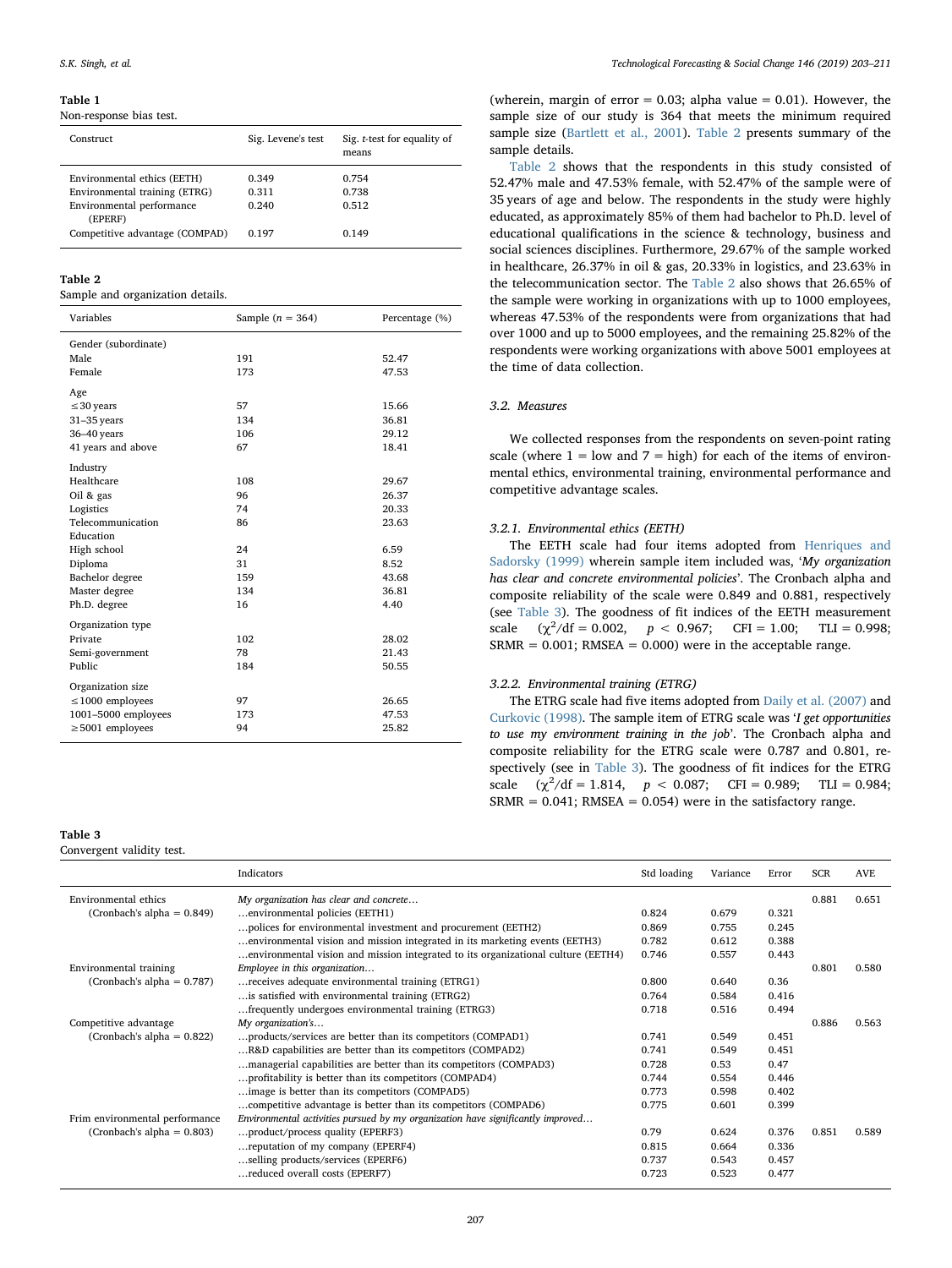#### 3.2.3. Environmental performance (EPERF)

The EPERF scale had seven items adopted from [Daily et al. \(2007\)](#page-7-31) and [Melnyk et al. \(2003\)](#page-8-41) and sample item included was "Environmental activities in my organization has significantly improved product/process quality". However, after the confirmatory factor analysis (CFA), the EPERF scale had only four items as the other three items were deleted to arrive at satisfactory goodness of fit indices. The Cronbach alpha and composite reliability of EPERF scale were 0.803 and 0.851, respectively (see [Table 3](#page-4-2)). A CFA with the items loading on the construct of environmental performance indicated  $(\chi^2/df = 1.972, p < 0.139;$  $CFI = 0.993$ ; TLI = 0.979; SRMR = 0.029; RMSEA = 0.069) indicated satisfactory data fit.

## 3.2.4. Competitive advantage (COMPAD)

We adopted six items from [Barney \(1991\)](#page-7-16), and [Porter and van der](#page-8-26) [Linde \(1995\)](#page-8-26) to measure firm competitive advantage. The sample item included was 'My organization's products/services are better than its competitors'. The Cronbach alpha coefficient & composite reliability of COMPAD scale as 0.822 and 0.886, respectively (see [Table 3](#page-4-2)). Furthermore, the goodness of fit indices for the COMPAD scale  $(\chi^2/$  $df = 1.514$ ,  $p < 0.146$ ; CFI = 0.989; TLI = 0.979, SRMR = 0.041;  $RMSEA = 0.050$ ) were in the satisfactory range.

#### <span id="page-5-0"></span>4. Results

#### 4.1. Measurement scale validation

We applied exploratory factor analysis (EFA) to the observed items of the four constructs to assess for information related to the latent factor and we found moderate to high factor loadings on all the four latent factors. As per the suggestions of [Hair et al. \(2006\),](#page-8-42) we checked for Cronbach alpha, which ranged from 0.803 to 0.849, to assess consistency and reliability of the constructs of the study (see [Table 3\)](#page-4-2). The [Table 3](#page-4-2) also shows that the construct validity of the four measuring instruments in this study were in the satisfactory range. For a satisfactory construct validity, the items should load on the intended constructs with standardized loadings > 0.5 or higher, and ideally 0.7 or higher, the SCR > 0.7 and the average variance extracted  $(AVE) > 0.5$  ([Hair et al., 2006](#page-8-42)). [Table 3](#page-4-2) shows that these four measurement scales had high convergent validity [\(Hair et al., 2006](#page-8-42)), as the item load on the intended construct had a standardized loading of  $\geq$  0.704 to 0.869, the scale's composite reliability (SCR) was  $\geq$  0.850 to 0.886 and the average variance extracted (AVE) was  $\geq$  0.531 to 0.651.

We empirically tested the measurement instruments for the discriminant validity to ensure that the measuring instruments used in this study were not related to each other but actually unrelated. It has been suggested that each of the items of a measuring instrument should have standardized loading of 0.7 or higher and the square root of the AVE for each construct should be greater than any correlation estimate ([Fawcett](#page-7-33) [et al., 2009](#page-7-33)) for a sound discriminant validity. In this study, almost all items loaded on the intended construct had standardized loading of ≥0.704 (see [Table 3\)](#page-4-2) and the square root of the AVE was found to be  $\geq$  0.745 (see [Table 4\)](#page-5-2).

#### <span id="page-5-2"></span>Table 4

Discriminant validity test.

|   |                                   | Mean | S.D. |           |           |           |         |
|---|-----------------------------------|------|------|-----------|-----------|-----------|---------|
|   | Environmental ethics (EETH)       | 5.29 | 1.39 | (0.807)   |           |           |         |
| ▵ | Competitive advantage (COMPAD)    | 5.10 | 1.27 | $0.755**$ | (0.751)   |           |         |
|   | Environmental training (ETRG)     | 5.17 | 1.42 | $0.701**$ | $0.710**$ | (0.761)   |         |
|   | Environmental performance (EPERF) | 5.41 | 1.10 | $0.714**$ | 0.678     | $0.681**$ | (0.745) |

<span id="page-5-3"></span>Note: The diagonal value – italic & bold – represents square roots of average variance extracted. \*\*  $p$  < 0.001.

#### 4.2. The structural model

We performed structural equation modeling (SEM) to examine hypotheses in this study. [Table 5](#page-6-0) depicts results related to the 'testing for direct effect', whereas the [Table 6](#page-6-1) presents results for the 'testing for indirect effect'.

#### 4.2.1. Testing for direct effect

The results in [Table 5](#page-6-0) shows that [H1](#page-2-0) [COMPAD  $\leftarrow$  EETH]; and [H2](#page-2-1) [EPERF ← EETH] are supported (β = 0.414;  $t = 6.226$ ,  $p < 0.001$ ) and  $(β = 0.395; t = 6.046, p < 0.001)$ , respectively. In other words, environmental ethics influences firm's competitive advantage (i.e., [H1](#page-2-0)), environmental performance (i.e., [H2](#page-2-1)). Similarly, [H3](#page-2-2) [ETRG  $\leftarrow$  EETH]; [H4](#page-3-2) [EPERF  $\leftarrow$  ETRG]; and [H5](#page-3-3) [COMPAD  $\leftarrow$  ETRG] are supported ( $\beta = 0.701$ ;  $t = 14.130$ ,  $p < 0.001$ ); ( $\beta = 0.354$ ;  $t = 5.567$ ,  $p < 0.001$ ); and (β = 0.356; t = 6.047, p < 0.001) respectively. These findings suggest that firm environmental ethics positively and significantly impacts on environmental training (i.e., [H3\)](#page-2-2), and at the same time, environmental training impacts positively and significantly to environmental performance (i.e., [H4\)](#page-3-2) and competitive advantage (i.e., [H5](#page-3-3)) of the firm. Therefore, the [H1](#page-2-0), [H2](#page-2-1), [H3](#page-2-2), [H4,](#page-3-2) and [H5](#page-3-3) were supported in this study.

## 4.2.2. Testing for indirect effect

The research framework in this study also aimed to investigate the mediating role of employee environmental training between firm environmental ethics on the one hand, and firm environmental performance (i.e., H<sub>6</sub>) and competitive advantage (i.e., H<sub>7</sub>) on the other hand. To statistically test the mediation hypotheses, based on 5000 bootstrapped sample, as suggested by [Zhao et al. \(2010\),](#page-8-43) was performed wherein [H6](#page-3-4) [EPERF  $\leftarrow$  ETRG  $\leftarrow$  EETH] and [H7](#page-3-5) [COMPAD  $\leftarrow$  ETRG  $\leftarrow$ EETH] are supported ( $\beta = 0.238$ , Lower bound  $p < 0.001$ ) and ( $\beta$  = 0.250,  $p$  < 0.001) respectively. This means that organizational emphasis on environmental training significantly mediates between the influence of firm environmental ethics on the environmental performance; and firm environmental ethics on the competitive advantage. Last, but not the least, we mention here that key indices of the goodness of fit  $(\chi^2/df = 1.239, p < 0.288; CFI = 0.987; TLI = 964;$  $SRMR = 0.041$ ;  $RMSEA = 0.039$ ) for the whole model are in the acceptable range and supports our proposed research framework of this study.

## <span id="page-5-1"></span>5. Discussion and conclusions

In the 21st century, firms should adopt balanced approach to financial, social, and environmental performance and that calls for increased attention to implementation of environmental management systems ([Longoni et al., 2018\)](#page-8-0). Several scholars argue that firms need to have strong environmental ethics in place ([Tate and Bals, 2018\)](#page-8-2) to influence environmental management practices for enhanced social and environmental performance [\(Short et al., 2016](#page-8-3); [Yawar and Seuring,](#page-8-4) [2017\)](#page-8-4). Environmental ethics is an intangible asset that firms leverage to increase environmental performance and competitive advantage ([Chang, 2011](#page-7-11); [Chen, 2008\)](#page-7-13). However, there is no straight-line between environmental ethics to environmental performance and competitive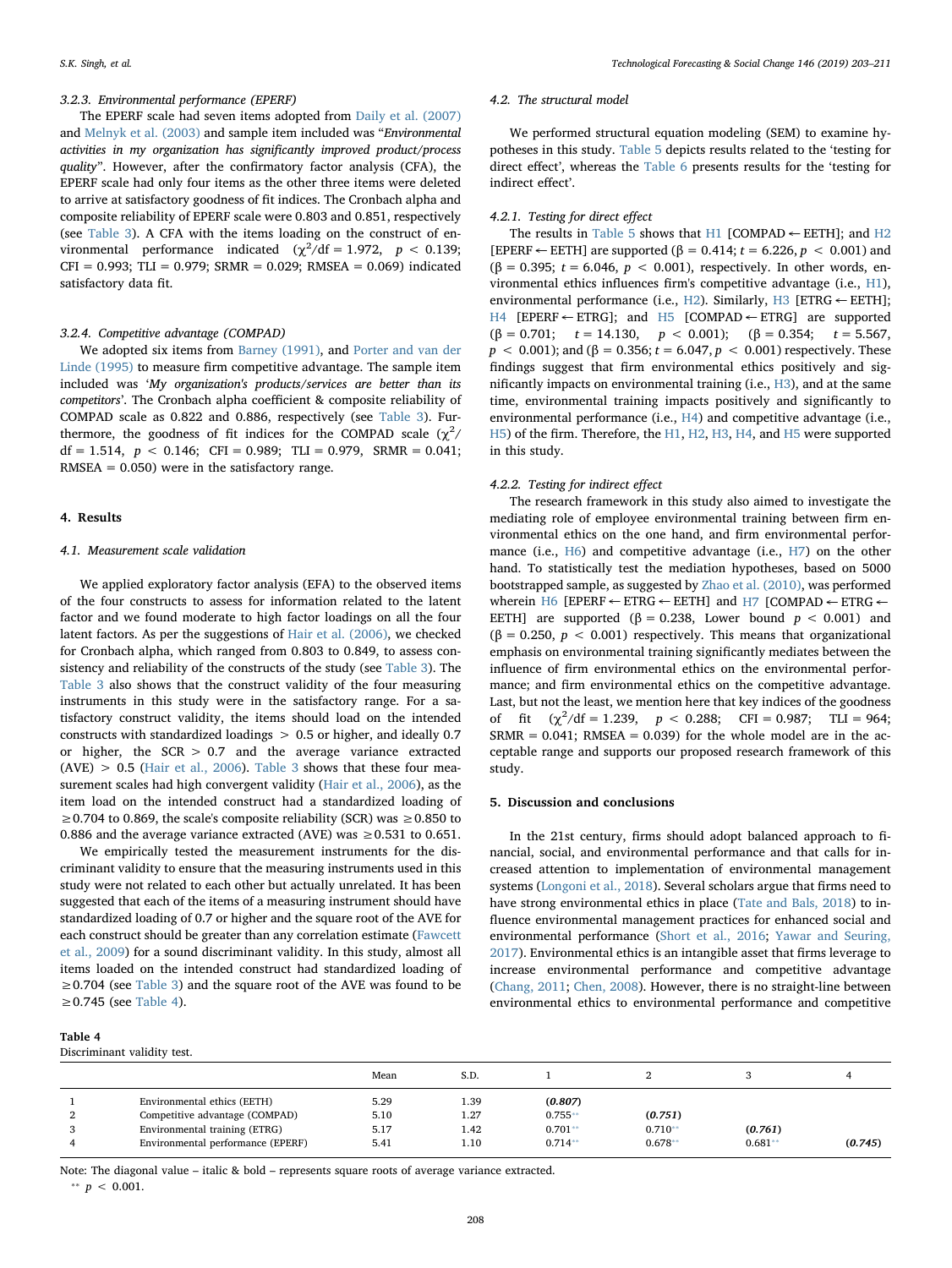#### <span id="page-6-0"></span>Table 5

Testing for direct impact.

| Relationships            | Standardized direct effect | Standard error | : value | Sig. level | Hypothesis testing      |
|--------------------------|----------------------------|----------------|---------|------------|-------------------------|
| $COMPAD \leftarrow EETH$ | 0.414                      | 0.091          | 6.226   | p < 0.001  | H <sub>1</sub> accepted |
| $EPERF \leftarrow EETH$  | 0.395                      | 0.059          | 6.046   | p < 0.001  | H <sub>2</sub> accepted |
| $ETRG \leftarrow EETH$   | 0.701                      | 0.038          | 14.130  | p < 0.001  | H <sub>3</sub> accepted |
| $EPERF \leftarrow FTRG$  | 0.354                      | 0.075          | 5.567   | p < 0.001  | H <sub>4</sub> accepted |
| $COMPAD \leftarrow FTRG$ | 0.356                      | 0.105          | 6.047   | p < 0.001  | H <sub>5</sub> accepted |

## <span id="page-6-1"></span>Table 6

Testing for indirect impact.

| Relationships                            | Standardized indirect effect | Sig. level | Lower bound | Upper bound | Hypothesis testing      |
|------------------------------------------|------------------------------|------------|-------------|-------------|-------------------------|
| $EPERF \leftarrow ETRG \leftarrow EETH$  | 0.238                        | p < 0.001  | 0.171       | 0.335       | H <sub>6</sub> accepted |
| $COMPAD \leftarrow ETRG \leftarrow EETH$ | 0.250                        | p < 0.001  | 0.167       | 0.337       | H7 accepted             |

advantage and environmental training facilitates the influence of environmental ethics to reduce negative effect of business operations, if any, on the physical and built environment ([El-Kassar and Singh, 2018](#page-7-0); [Graves et al., 2013](#page-7-23)) and enhance firm's environmental performance and competitive advantage ([Singh and El-Kassar, 2019;](#page-8-5) [Thu et al., 2019](#page-8-33)).

Drawing upon RBV and DC theoretical lenses, we argued that environmental training enhance employees' dynamic capabilities namely, environmental skills, attitudes and knowledge (e.g., [Schilke, 2014](#page-8-20); [Vogel and Güttel, 2013\)](#page-8-21) as such that they act as a source of path dependence to increased competitive advantage and environmental performance of an organization ([Helfat and Peteraf, 2015;](#page-8-17) [Teece, 2014](#page-8-13)). The findings of our study offer key theoretical and practical implications for environmental management practices in organization and are discussed in details.

## 5.1. Theoretical contributions

Our study makes three key theoretical contributions. First, the findings of the study advance RBV and DC perspective on to the linkage between firm's environmental ethics, environmental training, environmental performance and competitive advantage (e.g., [Helfat and](#page-8-17) [Peteraf, 2015](#page-8-17); [Teece, 2014](#page-8-13)). Therefore, the findings of our study advance RBV and DC that environmental performance and competitive advantage, especially in the context of growing environmental awareness amongst key stakeholders, depends upon effective integration and reconfiguration of firm's key competences namely, environmental ethical policy and its implementation through employee's environmental capabilities (i.e., skills, knowledge and attitudes) ([Chang, 2011](#page-7-11); [El-Kassar and Singh, 2018](#page-7-0); [Teece, 2014](#page-8-13)). In particular, the findings of our study show that when organizations have environmental ethical policy play critical role in enhancing firms' environmental performance and competitive advantage directly and also indirectly through developing employee's environmental capabilities – skills, knowledge, and attitudes – through environmental training (e.g., [Chang, 2011;](#page-7-11) [Jabbour,](#page-8-30) [2015;](#page-8-30) [Thu et al., 2019\)](#page-8-33).

Second, our study contributes to advance knowledge in the field of environmental management. We suggest that organization should adopt and implement environmental ethical policy all through varied organizational processes and systems to accrue benefits in the form of enhanced environmental performance and competitive advantage. As such, firm's environmental ethics is a foundation stone for enhanced environmental management at workplace but this connection should be regarded as organizational intentions and attempt to take care of physical and built environment rather than a definitive proposition. Although we recognize that organization's environmental beliefs and their expression in environmental ethical policy and practices remain an underlying perspective, our study suggests that developing employees' environmental capabilities strengthen organizations' resolves to reduce negative effect of their business actions, if any, on built and physical environment in the context of environmental sustainability.

Last, but not the least, our study advances theoretical understanding on the role of environmental training vis-à-vis success of environmental management initiatives of the organizations as evidenced in several studies (e.g., [El-Kassar and Singh, 2018;](#page-7-0) [Jabbour, 2015;](#page-8-30) [Singh and El-](#page-8-5)[Kassar, 2019\)](#page-8-5). Environmental training is an area that strives to align varied human resource management practices with that of the environmental management in the organization ([Jabbour, 2015;](#page-8-30) [Renwick](#page-8-7) [et al., 2013\)](#page-8-7). Our study suggest that the environmental training plays significant role in organization's attempt to reduce pollution, improve product/service quality, reduce overall operating costs, and improve reputation of the company. Therefore, our study suggests that environmental training enhances organization's environmental management goals and that affects competitive advantage. As a result, we suggest that environmental training aims at developing employee's environmental capabilities and serves as a source of path dependence to enhanced environmental performance and competitive advantage (e.g., [Helfat and Peteraf, 2015](#page-8-17); [Teece, 2014](#page-8-13)).

Overall, the findings of our study have varied suggestions for researches on environmental management in the organization as greater understanding of the role of employee's dynamic environmental capabilities could lead to greater understanding of firm's performance outcomes from their environmental efforts. We believe that the findings of our study will stir up researcher's curiosity to unravel the human side of environmental management and that will surely steer future researches in significant directions.

#### 5.2. Managerial implications

Our study makes several important managerial implications to address increased environmental pressures, as they cannot afford to ignore the environmental concerns of key stakeholders.

Firstly, firms have had been witnessing increased stakeholders pressure for creating sustainable environmental management practices to reduce negative impacts of business on the built and the physical environment [\(Longoni et al., 2018;](#page-8-0) [Yu et al., 2017\)](#page-8-1). In such a business scenario, our study suggests that both top management and employees should be committed implement and sustain environmental ethical practices to enhance firm's environmental performance and competitive advantage. Furthermore, our study suggests that as the top management keep their employees engaged and monitor their job behaviors vis-à-vis sustainable environmental management practices anchored on environmental ethics, it not only enhances firm environmental performance but the latter in turn positively influences competitive advantage over the rivals in the markets. In other words, our study suggests that organization's approach towards environmental ethical practices at workplace should be not be reactive but proactive with intentions to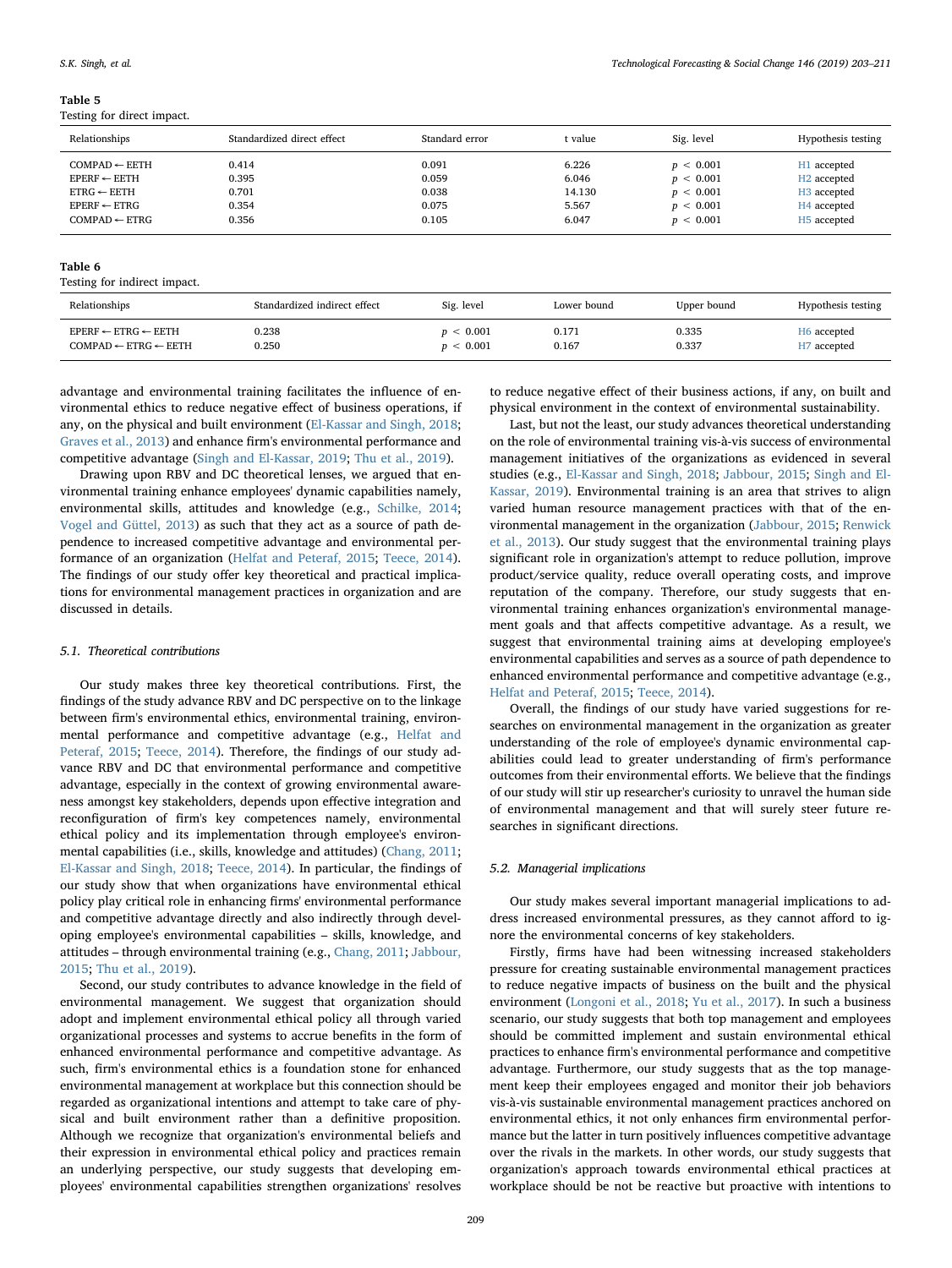create and sustain synergy amongst the triads namely, profits, the society, and the environment.

Such environmental beliefs, values, and behaviors of organization asks top management to enable employees to carry out environmental agenda meticulously in what they do in their assigned tasks and that is the second implication of our study for managerial practices. We suggest that organization's commitment to environmental ethics will remain ornaments hanging on the walls or in the files until organization makes conscious decisions to develop employee's environmental capabilities to carry out such a noble mission. Therefore, the findings of our study calls upon organization to allocate significant percentage of its annual budget and other relevant resources for environmental training and development programs with clear goal to develop employee's environmental cognitive capabilities and behavioral competencies for enhancing and sustaining firm's environmental performance and competitive advantage. We also suggest that such employee's environmental training should not be one-off event but a continuous process to satisfy their key stakeholders and also to beat competitions from the rivals in the dynamic markets.

Last, but not the least, we suggest that firms should tune up their employee recruitment & selection strategy that should be aligned with organization's environmental ethical agenda for sustained proactive environmental management practices at workplace. Furthermore, we suggest that top management should adopt a performance appraisal system wherein employee's environmental job behaviors receive significant weight and linked with organization's reward management practices for employees to exhibit environmental job behaviors repeatedly and continuously. In other words, we suggest that all three bundles of HR practices – the boundary spanning HR practices (e.g., recruitment & selection), the development HR practices (e.g., training & development), and the maintenance HR practices (e.g., performance appraisal, and rewards management) – should work synergistically for sustainable environmental management practices in the organization.

We believe that the seamless synergy of aforementioned three bundles of HR practices under the umbrella of environmental ethics will make business, society, and planet to coexist and always be happy and healthy.

## 5.3. Limitations and direction for future research

Like any other study, this study is not without limitations. First, the study relied primarily on the perceptual measures of the constructs that are commonly used in the management literature. Future research should use objective measures along with perceptual measures, especially for the constructs of environmental performance and competitive advantage. Second, we used employee environmental training as a mediator to investigate onto the indirect effect of firm environmental ethics on environmental performance and competitive advantage. We suggest that the future study should use all ability, motivation and opportunity based human resource practices (e.g., recruitment & selection, training, performance appraisal, teamwork, reward systems, employee relations, etc.) to investigate on how they mediate on to the influence of organization's environmental ethics on their environmental performance and competitive advantage. Third, we tested our proposed theoretical model in the UAE. Therefore, we suggest that future research should use our research model and examine it in the wider context by drawing upon sample from other countries of the Gulf region to advance theory and practice of environmental management.

#### References

<span id="page-7-20"></span>[Abdelzaher, D.M., Abdelzaher, A., 2017. Beyond environmental regulations: exploring](http://refhub.elsevier.com/S0040-1625(18)30735-2/rf0005) the potential of "eco-Islam" [in boosting environmental ethics within SMEs in Arab](http://refhub.elsevier.com/S0040-1625(18)30735-2/rf0005) [markets. J. Bus. Ethic. 145 \(2\), 357](http://refhub.elsevier.com/S0040-1625(18)30735-2/rf0005)–371.

<span id="page-7-10"></span><span id="page-7-9"></span>[Strateg. Mang. J. 24 \(10\), 1011](http://refhub.elsevier.com/S0040-1625(18)30735-2/rf9015)–1025. [Ahmed, N.U., Montagno, R.V., Firenze, R.J., 1998. Organizational performance and](http://refhub.elsevier.com/S0040-1625(18)30735-2/rf0010) [environmental consciousness: an empirical study. Manag. Decis. 36 \(2\), 57](http://refhub.elsevier.com/S0040-1625(18)30735-2/rf0010)–62.

- <span id="page-7-17"></span>[Alt, E., Díez-de-Castro, E.P., Lloréns-Montes, F.J., 2015. Linking employee stakeholders to](http://refhub.elsevier.com/S0040-1625(18)30735-2/rf0015) [environmental performance: the role of proactive environmental strategies and](http://refhub.elsevier.com/S0040-1625(18)30735-2/rf0015) [shared vision. J. Bus. Ethics 128 \(1\), 167](http://refhub.elsevier.com/S0040-1625(18)30735-2/rf0015)–181.
- <span id="page-7-18"></span>[Anton, W.R.Q., Deltas, G., Khanna, M., 2004. Incentives for environmental self-regulation](http://refhub.elsevier.com/S0040-1625(18)30735-2/rf0020) [and implications for environmental performance. J. Environ. Econ. Manag. 48 \(1\),](http://refhub.elsevier.com/S0040-1625(18)30735-2/rf0020) 632–[654](http://refhub.elsevier.com/S0040-1625(18)30735-2/rf0020).
- <span id="page-7-14"></span>[Aragón-Correa, J., Hurtado-Torres, N., Sharma, S., García-Morales, V.J., 2008.](http://refhub.elsevier.com/S0040-1625(18)30735-2/rf0025) [Environmental strategy and performance in small](http://refhub.elsevier.com/S0040-1625(18)30735-2/rf0025) firms: a resource-based perspec[tive. J. Environ. Manag. 86, 88](http://refhub.elsevier.com/S0040-1625(18)30735-2/rf0025)–103.
- <span id="page-7-16"></span>[Barney, J., 1991. Firm resources and sustained competitive advantage. J. Manag. 17 \(1\),](http://refhub.elsevier.com/S0040-1625(18)30735-2/rf0030) 99–[120.](http://refhub.elsevier.com/S0040-1625(18)30735-2/rf0030)
- <span id="page-7-30"></span>[Bartlett, J.E., Kotrilk, J.W., Higgins, C.C., 2001. Organizational research: determining](http://refhub.elsevier.com/S0040-1625(18)30735-2/rf0035) [appropriate sample size in survey research. Inf. Technol. Learn. Perform. J. 19 \(1\),](http://refhub.elsevier.com/S0040-1625(18)30735-2/rf0035) 43–[50](http://refhub.elsevier.com/S0040-1625(18)30735-2/rf0035).
- <span id="page-7-29"></span>[Becker, J.-M., Ismail, I.R., 2016. Accounting for sampling weights in PLS path modeling:](http://refhub.elsevier.com/S0040-1625(18)30735-2/rf0040) [simulations and empirical examples. Eur. Manag. J. 34 \(6\), 606](http://refhub.elsevier.com/S0040-1625(18)30735-2/rf0040)–617.
- <span id="page-7-25"></span>[Boiral, O., Talbot, D., Paillé, P., 2015. Leading by example: a model of organizational](http://refhub.elsevier.com/S0040-1625(18)30735-2/rf0045) [citizenship behavior for the environment. Bus. Strateg. Environ. 24 \(6\), 532](http://refhub.elsevier.com/S0040-1625(18)30735-2/rf0045)–550.
- <span id="page-7-24"></span>[Cassells, S., Lewis, K.V., 2017. Environmental management training for micro and small](http://refhub.elsevier.com/S0040-1625(18)30735-2/rf0050) [enterprises: the missing link? J. Small Bus. Enterp. Dev. 24 \(2\), 297](http://refhub.elsevier.com/S0040-1625(18)30735-2/rf0050)–312.
- <span id="page-7-19"></span>[Chan, R.Y.K., 2005. Does the natural-resource-based view of the](http://refhub.elsevier.com/S0040-1625(18)30735-2/rf0055) firm apply in an emer[ging economy? A survey of foreign invested enterprises in China. J. Manag. Stud. 42](http://refhub.elsevier.com/S0040-1625(18)30735-2/rf0055)  $(3)$ , 625–672.
- <span id="page-7-11"></span>Chang, C.H., 2011. The infl[uence of corporate environmental ethics on competitive ad](http://refhub.elsevier.com/S0040-1625(18)30735-2/rf0060)[vantage: the mediation role of green innovation. J. Bus. Ethics 104 \(3\), 361](http://refhub.elsevier.com/S0040-1625(18)30735-2/rf0060)–370.
- <span id="page-7-13"></span>Chen, Y.S., 2008. The positive eff[ect of green intellectual capital on competitive ad](http://refhub.elsevier.com/S0040-1625(18)30735-2/rf0065)vantages of fi[rms. J. Bus. Ethics 77 \(3\), 271](http://refhub.elsevier.com/S0040-1625(18)30735-2/rf0065)–286.
- <span id="page-7-12"></span>[Chen, Y.S., Lai, S.B., Wen, C.T., 2006. The in](http://refhub.elsevier.com/S0040-1625(18)30735-2/rf0070)fluence of green innovation performance on [corporate advantage in Taiwan. J. Bus. Ethics 81 \(3\), 531](http://refhub.elsevier.com/S0040-1625(18)30735-2/rf0070)–543.
- <span id="page-7-6"></span>[Chen, Y., Tang, G., Jin, J., Li, J., Paillé, P., 2015. Linking market orientation and en](http://refhub.elsevier.com/S0040-1625(18)30735-2/rf0075)vironmental performance: the influence [of environmental strategy, employee's en](http://refhub.elsevier.com/S0040-1625(18)30735-2/rf0075)[vironmental involvement, and environmental product quality. J. Bus. Ethics 127 \(2\),](http://refhub.elsevier.com/S0040-1625(18)30735-2/rf0075) 479–[500](http://refhub.elsevier.com/S0040-1625(18)30735-2/rf0075).
- <span id="page-7-15"></span>Christmann, P., 2000. Effects of "best practices" [of environmental management on cost](http://refhub.elsevier.com/S0040-1625(18)30735-2/rf0080) [advantage: the role of complementary assets. Acad. Manag. J. 43, 663](http://refhub.elsevier.com/S0040-1625(18)30735-2/rf0080)–680.
- <span id="page-7-2"></span>Chuang, S.P., Huang, S.J., 2018. The eff[ect of environmental corporate social responsi](http://refhub.elsevier.com/S0040-1625(18)30735-2/rf0090)[bility on environmental performance and business competitiveness: the mediation of](http://refhub.elsevier.com/S0040-1625(18)30735-2/rf0090) [green information technology capital. J. Bus. Ethics 150 \(4\), 991](http://refhub.elsevier.com/S0040-1625(18)30735-2/rf0090)–1009.
- <span id="page-7-32"></span>[Curkovic, S., 1998. Investigating the Linkage between Total Quality Management and](http://refhub.elsevier.com/S0040-1625(18)30735-2/rf0095) [Environmentally Responsible Manufacturing, UMI No. 9839628. \(UMI Dissertation](http://refhub.elsevier.com/S0040-1625(18)30735-2/rf0095) [Services, Ann Arbor, MI\)](http://refhub.elsevier.com/S0040-1625(18)30735-2/rf0095).
- <span id="page-7-31"></span>[Daily, B.F., Bishop, J.W., Steiner, R., 2007. The mediating role of EMS teamwork as it](http://refhub.elsevier.com/S0040-1625(18)30735-2/rf0100) [pertains to HR factors and perceived environmental performance. J. Appl. Bus. Res.](http://refhub.elsevier.com/S0040-1625(18)30735-2/rf0100) [23 \(1\), 95](http://refhub.elsevier.com/S0040-1625(18)30735-2/rf0100)–109.
- <span id="page-7-22"></span>[Daily, B.F., Bishop, J.W., Massoud, J.A., 2012. The role of training and empowerment in](http://refhub.elsevier.com/S0040-1625(18)30735-2/rf0105) [environmental performance: a study of the Mexican maquiladora industry. Int. J.](http://refhub.elsevier.com/S0040-1625(18)30735-2/rf0105) [Oper. Prod. Manag. 32 \(5\), 631](http://refhub.elsevier.com/S0040-1625(18)30735-2/rf0105)–647.
- <span id="page-7-21"></span>[Delmas, M.A., Pekovic, S., 2013. Environmental standards and labor productivity: un](http://refhub.elsevier.com/S0040-1625(18)30735-2/rf0110)[derstanding the mechanisms that sustain sustainability. J. Organ. Behav. 34 \(2\),](http://refhub.elsevier.com/S0040-1625(18)30735-2/rf0110) 230–[252](http://refhub.elsevier.com/S0040-1625(18)30735-2/rf0110).
- <span id="page-7-4"></span>[Dubey, R., Gunasekaran, A., Ali, S.S., 2015. Exploring the relationship between leader](http://refhub.elsevier.com/S0040-1625(18)30735-2/rf0115)[ship, operational practices, institutional pressures and environmental performance: a](http://refhub.elsevier.com/S0040-1625(18)30735-2/rf0115) [framework for green supply chain. Int. J. Prod. Econ. 160, 120](http://refhub.elsevier.com/S0040-1625(18)30735-2/rf0115)–132.
- <span id="page-7-5"></span>[Dubey, R., Gunasekaran, A., Helo, P., Papadopoulos, T., Childe, S.J., Sahay, B.S., 2017.](http://refhub.elsevier.com/S0040-1625(18)30735-2/rf0120) Explaining the impact of reconfi[gurable manufacturing systems on environmental](http://refhub.elsevier.com/S0040-1625(18)30735-2/rf0120) [performance: the role of top management and organizational culture. J. Clean. Prod.](http://refhub.elsevier.com/S0040-1625(18)30735-2/rf0120) [141, 56](http://refhub.elsevier.com/S0040-1625(18)30735-2/rf0120)–66.
- <span id="page-7-7"></span>Dumont, J., Shen, J., Deng, X., 2017. Eff[ects of green HRM practices on employee](http://refhub.elsevier.com/S0040-1625(18)30735-2/rf0125) [workplace green behavior: the role of psychological green climate and employee](http://refhub.elsevier.com/S0040-1625(18)30735-2/rf0125) [green values. Hum. Resour. Manag. 56 \(4\), 613](http://refhub.elsevier.com/S0040-1625(18)30735-2/rf0125)–627.
- <span id="page-7-8"></span>[Eisenhardt, K., Martin, J., 2000. Dynamic capabilities: what are they? Strateg. Manag. J.](http://refhub.elsevier.com/S0040-1625(18)30735-2/rf0130) 21 (10−[11\), 1105](http://refhub.elsevier.com/S0040-1625(18)30735-2/rf0130)–1121.
- <span id="page-7-0"></span>El-Kassar, A.N., Singh, S.K., 2018. Green innovation and organizational performance: the influence of big data and the moderating role of management commitment and HR practices. Technol. Forecast. Soc. Chang. [https://doi.org/10.1016/j.techfore.2017.](https://doi.org/10.1016/j.techfore.2017.12.016) 12.016. [\(Online\).](https://doi.org/10.1016/j.techfore.2017.12.016)
- <span id="page-7-3"></span>[Famiyeh, S., Adaku, E., Amoako-Gyampah, K., Asante-Darko, D., Amoatey, C.T., 2018.](http://refhub.elsevier.com/S0040-1625(18)30735-2/rf0140) [Environmental management practices, operational competitiveness and environ](http://refhub.elsevier.com/S0040-1625(18)30735-2/rf0140)[mental performance: empirical evidence from a developing country. J. Manuf.](http://refhub.elsevier.com/S0040-1625(18)30735-2/rf0140) [Technol. Manag. 29 \(3\), 588](http://refhub.elsevier.com/S0040-1625(18)30735-2/rf0140)–607.
- <span id="page-7-33"></span>[Fawcett, S.E., Wallin, C., Allred, C., Magnan, G., 2009. Supply chain information sharing:](http://refhub.elsevier.com/S0040-1625(18)30735-2/rf0145) [benchmarking a proven path. Benchmark. Int. J. 16 \(2\), 222](http://refhub.elsevier.com/S0040-1625(18)30735-2/rf0145)–246.
- <span id="page-7-26"></span>[Graves, L.M., Sarkis, J., 2018. The role of employees' leadership perceptions, values, and](http://refhub.elsevier.com/S0040-1625(18)30735-2/rf0150) [motivation in employees' provenvironmental behaviors. J. Clean. Prod. 196,](http://refhub.elsevier.com/S0040-1625(18)30735-2/rf0150) 576–[587](http://refhub.elsevier.com/S0040-1625(18)30735-2/rf0150).
- <span id="page-7-23"></span>[Graves, L.M., Sarkis, J., Zhu, Q., 2013. How transformational leadership and employee](http://refhub.elsevier.com/S0040-1625(18)30735-2/rf0155) motivation [combine to predict employee pro-environmental behaviors in China. J.](http://refhub.elsevier.com/S0040-1625(18)30735-2/rf0155) [Environ. Psychol. 35, 81](http://refhub.elsevier.com/S0040-1625(18)30735-2/rf0155)–91.
- <span id="page-7-27"></span>[Greening, D.W., Turban, D.B., 2000. Corporate social performance as a competitive ad](http://refhub.elsevier.com/S0040-1625(18)30735-2/rf0160)[vantage in attracting a quality workforce. Bus. Soc. 39 \(3\), 254](http://refhub.elsevier.com/S0040-1625(18)30735-2/rf0160)–280.
- <span id="page-7-1"></span>[Guerci, M., Longoni, A., Luzzini, D., 2016. Translating stakeholder pressures into en](http://refhub.elsevier.com/S0040-1625(18)30735-2/rf0165)vironmental performance – [the mediating role of green HRM practices. Int. J. Hum.](http://refhub.elsevier.com/S0040-1625(18)30735-2/rf0165) [Resour. Manag. 27 \(2\), 262](http://refhub.elsevier.com/S0040-1625(18)30735-2/rf0165)–289.
- <span id="page-7-28"></span>[Gunasekaran, A., Ngai, E.W.T., 2012. The future of operations management: an outlook](http://refhub.elsevier.com/S0040-1625(18)30735-2/rf0170) [and analysis. Int. J. Prod. Econ. 135, 687](http://refhub.elsevier.com/S0040-1625(18)30735-2/rf0170)–701.